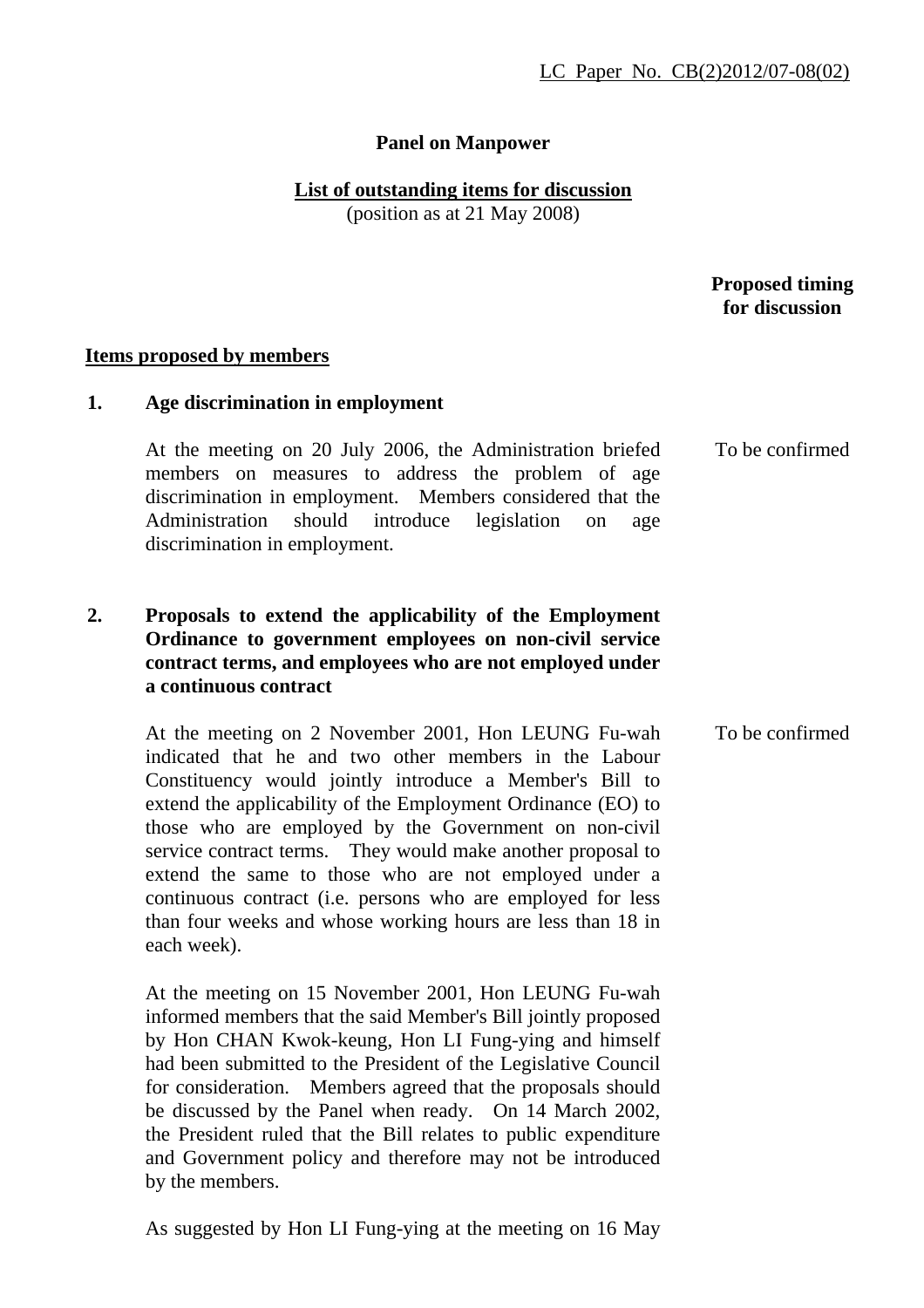2002, members agreed that the report from the Labour Department (LD) concerning protection for workers who are not employed under a continuous contract should be discussed by the Panel once it is ready.

The protection of workers not employed under a continuous contract was discussed at the meeting on 16 June 2005. The Administration advised the Panel that it would conduct a special topic enquiry to gather updated information on employees who were not working under a continuous contract and study overseas experience. The matter would then be discussed by the Labour Advisory Board (LAB) before reverting to the Panel.

At the meeting on 12 October 2006, Hon LEE Cheuk-yan expressed concern about the progress of the special topic enquiry, and enquired whether the issue of extending the applicability of EO to those who are not employed under a continuous contract was ready for discussion at the meeting in December 2006. At the meeting on 16 November 2006, the suggestion to discuss the issue of extending the applicability of EO to government employees on non-civil service contract terms and employees not employed under a continuous contract was raised again by Hon LI Fung-ying. The Administration advised at these two meetings that as it was awaiting the result of the survey conducted by the Census and Statistics Department (C&SD), the issue would not be ready for discussion before the second quarter of 2007. At the meeting on 18 October 2007, the Administration advised that it would brief the LAB when the survey results were available.

At the meeting on 15 November 2007, Hon LEE Cheuk-yan asked about the progress of the issue of extending the applicability of EO to employees who were not employed under a continuous contract. The Administration advised that pursuant to the compilation of the relevant information by C&SD which would be available shortly, it would brief the LAB accordingly. The Administration would be able to revert to the Panel within two months.

The report on the result of C&SD's survey on "Benefits of employees under the Employment Ordinance" provided by the Administration was circulated to members vide LC Paper No. CB(2)665/07-08 on 19 December 2007.

At the meeting on 17 January 2008, the Panel passed a motion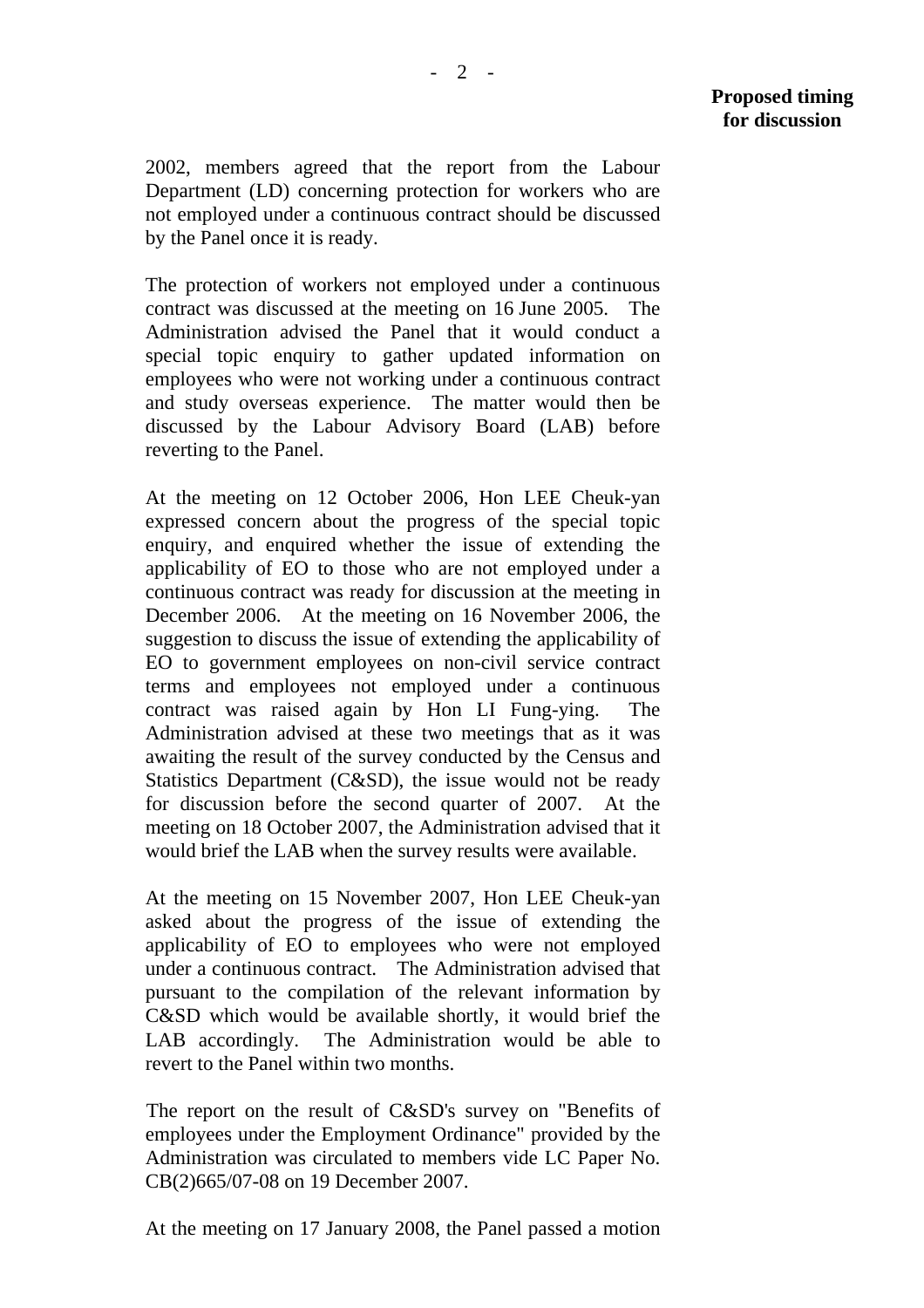urging the Administration to proceed immediately to amend EO for protection of non-'4-18' employees so that they would be entitled to the statutory employment rights and benefits. The Administration's response was circulated to members vide LC Paper No. CB(2)1308/07-08 on 10 March 2008.

### **3. Creation of job opportunities**

At the meeting between Members and Kwai Tsing District Council (K&TDC) members on 29 November 2001, K&TDC members expressed concern about the Government's assistance in the placement of workers with low educational attainment for jobs in a knowledge-based society. They requested that consideration should be given to developing labour intensive industries, such as catering and food packing industries to complement the promotion of Hong Kong as an attractive tourist destination, as a long-term measure for provision of job opportunities to workers of low educational attainment. As the matter relates to policy issues, Members present at the meeting agreed that it should be referred to the Panel on Manpower for follow-up.

At the meeting on 31 October 2002, the Administration briefed members on a series of measures to promote employment opportunities for people at all levels.

The second progress report on job creation as at 30 September 2002 provided by the Administration was circulated vide LC Paper No. CB(2)456/02-03 on 25 November 2002.

At the meeting on 28 March 2003, the Administration briefed members on measures to strengthen assistance to the middle-aged unemployed to seek employment.

At the briefing on Chief Executive's 2004 Policy Address on 15 January 2004, the Administration briefed members on the progress made in 2003.

Hon CHAN Yuen-han, Hon WONG Kwok-hing and Hon KWONG Chi-kin suggested in their letter on 16 December 2004 that the following issues related to the creation of jobs should be discussed by the Panel -

(a) assisting the development of the recycling industry to create more jobs;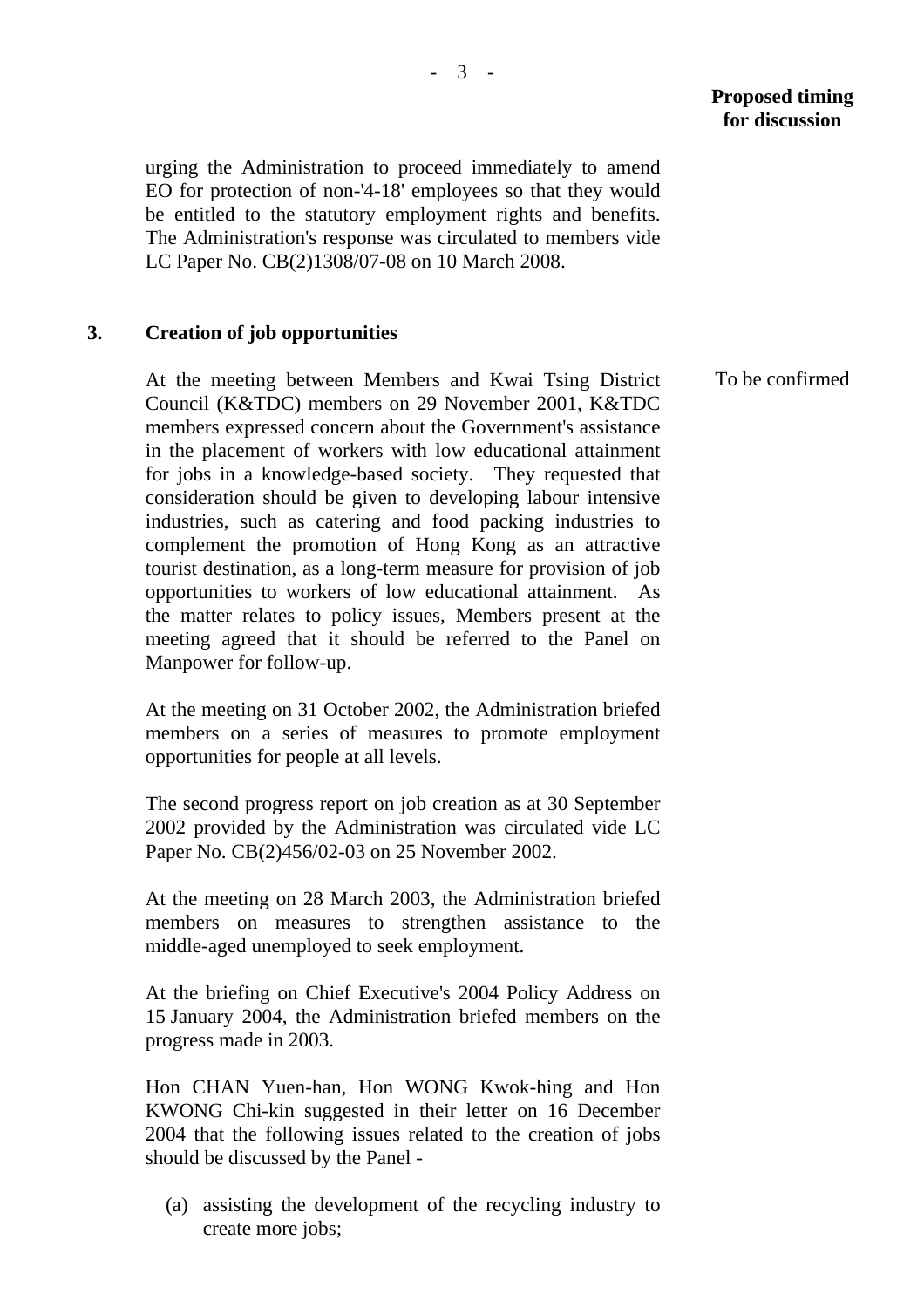- (b) local precasting of more construction parts to create more job opportunities for local workers; and
- (c) the employment of more local workers in public works projects/contracts.

Regarding item (b), the Administration advised members at the meeting on 20 July 2006 that a pilot project had been tried out in a public housing development of the Housing Authority (HA) in Kwai Chung where prefabricated building components were produced on site, and HA would review the performance of the pilot project after its completion before considering other means to encourage the use of on-site prefabrication in other public housing developments.

### **4. Feasibility of provision of one-stop service by the Labour Department in handling cases of arrears of wages**

Item raised by Hon LEUNG Yiu-chung at the meeting on 21 November 2002. At the meeting, he pointed out that employees who are owed wages by their insolvent employers are normally required to go through a number of processes with LD, the Labour Tribunal (LT) and the Legal Aid Department before they could apply for financial assistance from the Protection of Wages on Insolvency Fund (PWIF). To streamline the administrative procedures involved and to expedite the process, he suggested that the feasibility of LD providing one-stop service for handling cases of arrears of wages be explored.

Members agreed that the issue should be discussed at the meeting in January 2003 if the relevant information from the Administration was not ready for discussion at the meeting in December 2002. Subsequent to the meeting, the Administration advised that the relevant information would not be ready for discussion at the December meeting.

At the joint meeting of the Panel on Administration of Justice and Legal Services and the Panel on Manpower on 6 May 2003, members again requested the Administration to consider the provision of one-stop service by LD. At the meeting of the Panel on Manpower on 19 June 2003, Hon LEE Cheuk-yan suggested that the item should be discussed at a future meeting.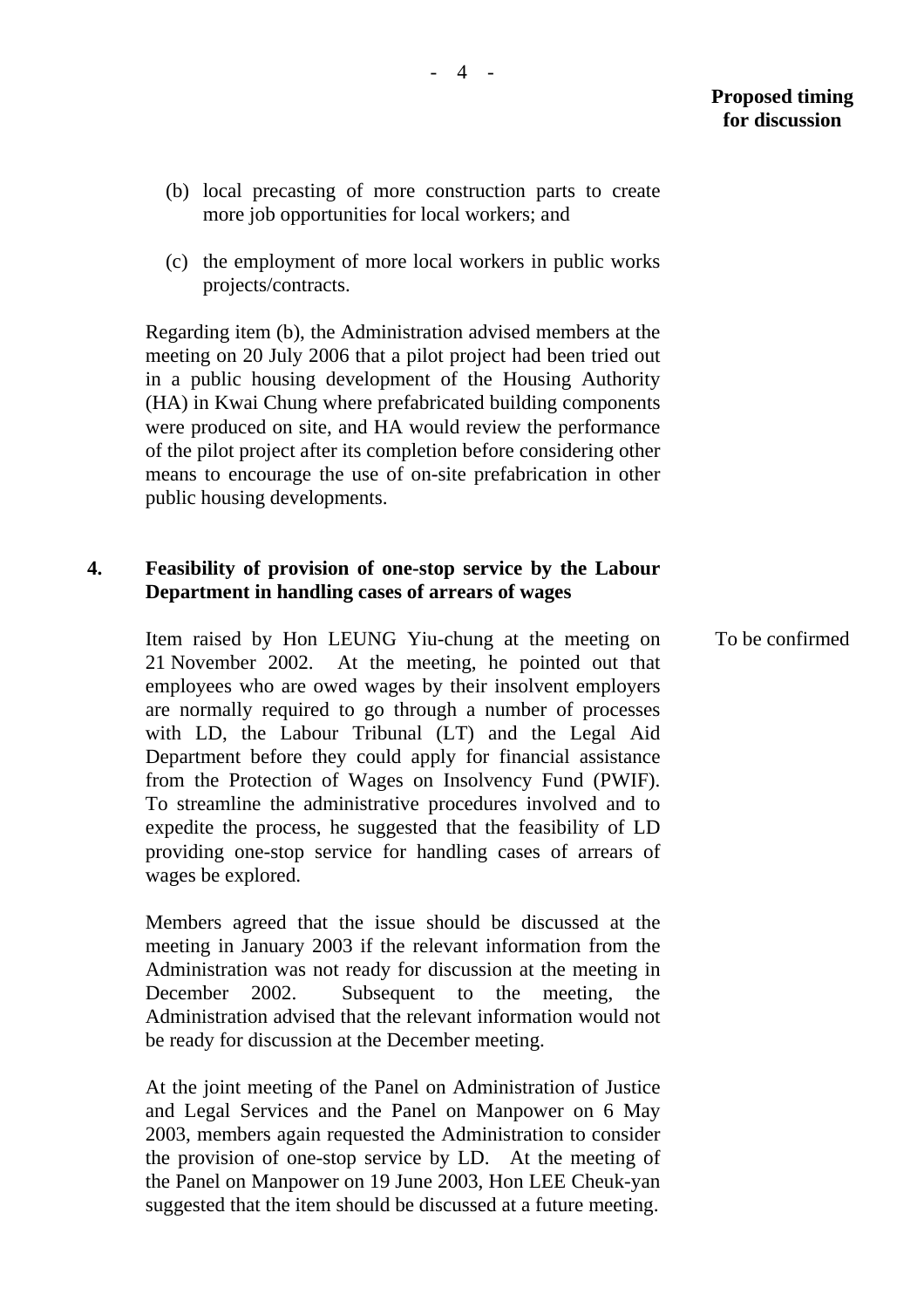The suggestion of the provision of one-stop service by LD was raised again by Hon LEE Cheuk-yan at the meetings on 18 December 2003 and 18 January 2007. The Administration did not find the idea useful in reducing the time required for the different services. At the meeting on 18 January 2007, the Administration advised that the procedures for claiming PWIF had constantly been streamlined and according to the pledge of LD, payment to PWIF applicants could be effected within ten weeks upon receipt of all relevant information and documents required for processing the applications.

At the meeting on 17 January 2008, Hon LEUNG Yiu-chung suggested that the provision of assistance to employees of insolvent employers not meeting the means test for legal aid should be discussed by the Panel.

#### **5. Review on the scope of the Protection of Wages on Insolvency Fund and its operation**

At the meeting on 15 November 2007, Hon Lee Cheuk-yan, Hon Li Fung-ying and Hon Leung Yiu-chung requested the Administration to review the scope of ex gratia payment from the Protection of Wages on Insolvency Fund (the Fund) to provide more protection for employees of insolvent employers so that they could also apply for ex gratia payment on items such as annual leave pay and maternity leave pay. Members requested the Administration to revert to the Panel before the end of this legislative session.

The Administration advised that the suggestion to broaden the scope of ex gratia payment from the Fund would require discussions by the Fund Board and labour-management consensus. The Administration would consider the issue on the operation of the Fund subsequent to the revision of the Business Registration Certificate levy rate in early 2008.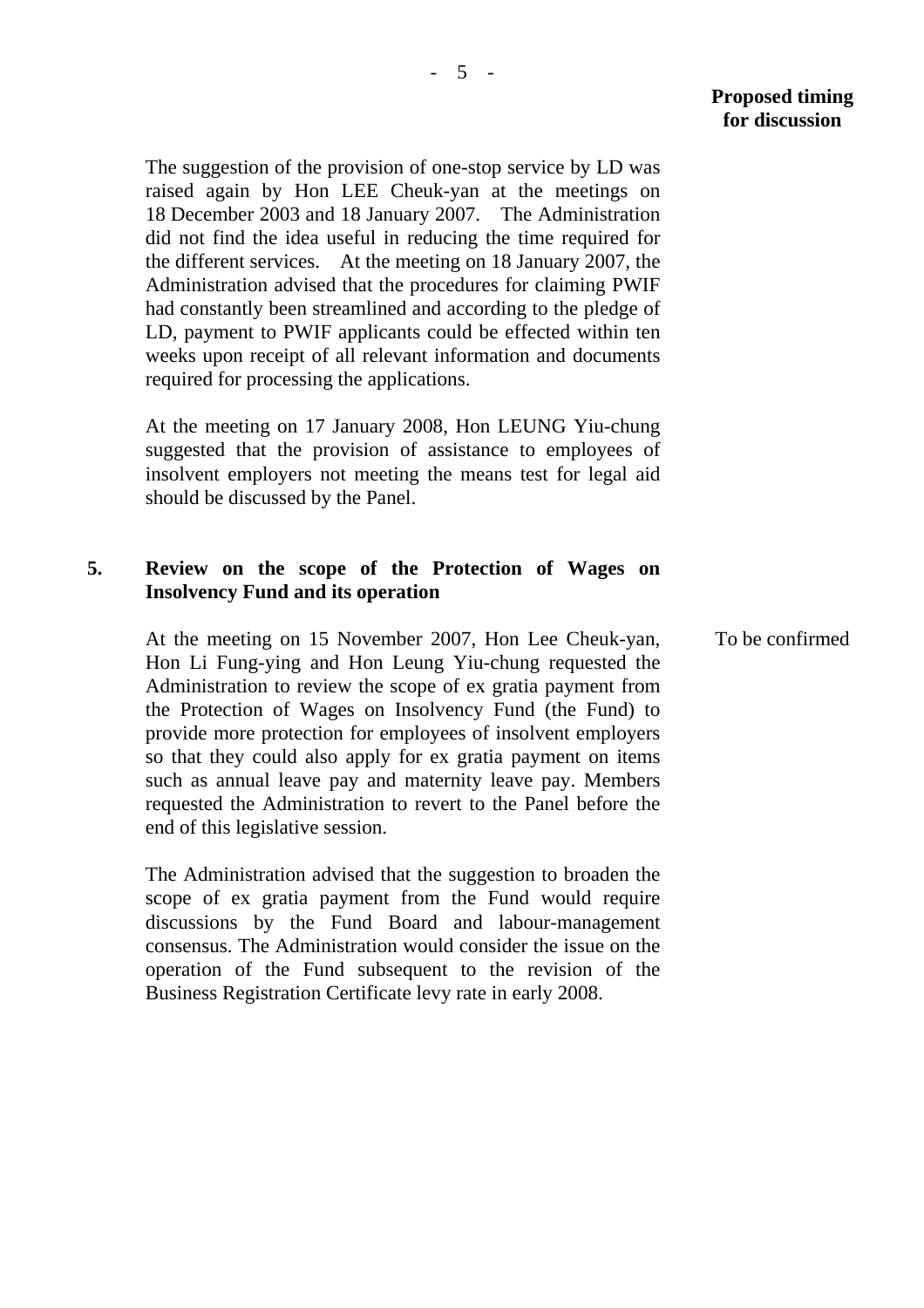#### **6. Protection against anti-union discrimination**

At the meeting on 6 May 2003, Hon LEE Cheuk-yan requested the Administration to respond to the recommendations of the International Labour Organisation (ILO) to address the complaints lodged by the trade union of Cathay Pacific Airways concerning discrimination against trade union. The Administration undertook to respond when official documents were received from ILO. In November 2003, May 2005 and May 2006, the Administration prepared submissions to ILO about the case progress.

#### **7. Establishment of a central compensation fund**

At the meeting on 20 May 2004, Hon LEE Cheuk-yan requested the Administration to brief the Panel on the results of its study on the establishment of a central compensation fund. The Administration advised that the study, also undertaken by the insurance industry, would not be ready for discussion until after July 2004.

The proposed measures to improve the employees' compensation insurance (ECI) system in Hong Kong was discussed at the meeting on 19 May 2005.

At the meeting on 15 March 2007, the Administration briefed members on the progress of the implementation of the Employees' Compensation Insurance Residual Scheme (the Scheme) proposed by the Hong Kong Federation of Insurers (HKFI). Members noted that while HKFI planned to bring the Scheme into operation on 1 May 2007, the Government would continue to explore the feasibility and desirability of establishing a central ECI system. The Scheme was launched on 1 May 2007.

#### **8. Employment policy**

Hon CHAN Yuen-han, Hon WONG Kwok-hing and Hon KWONG Chi-kin suggested in their letter dated 16 December 2004 that the relationship between population and employment policy should be examined to facilitate the formulation of long term population policy and employment policy.

To be confirmed

To be confirmed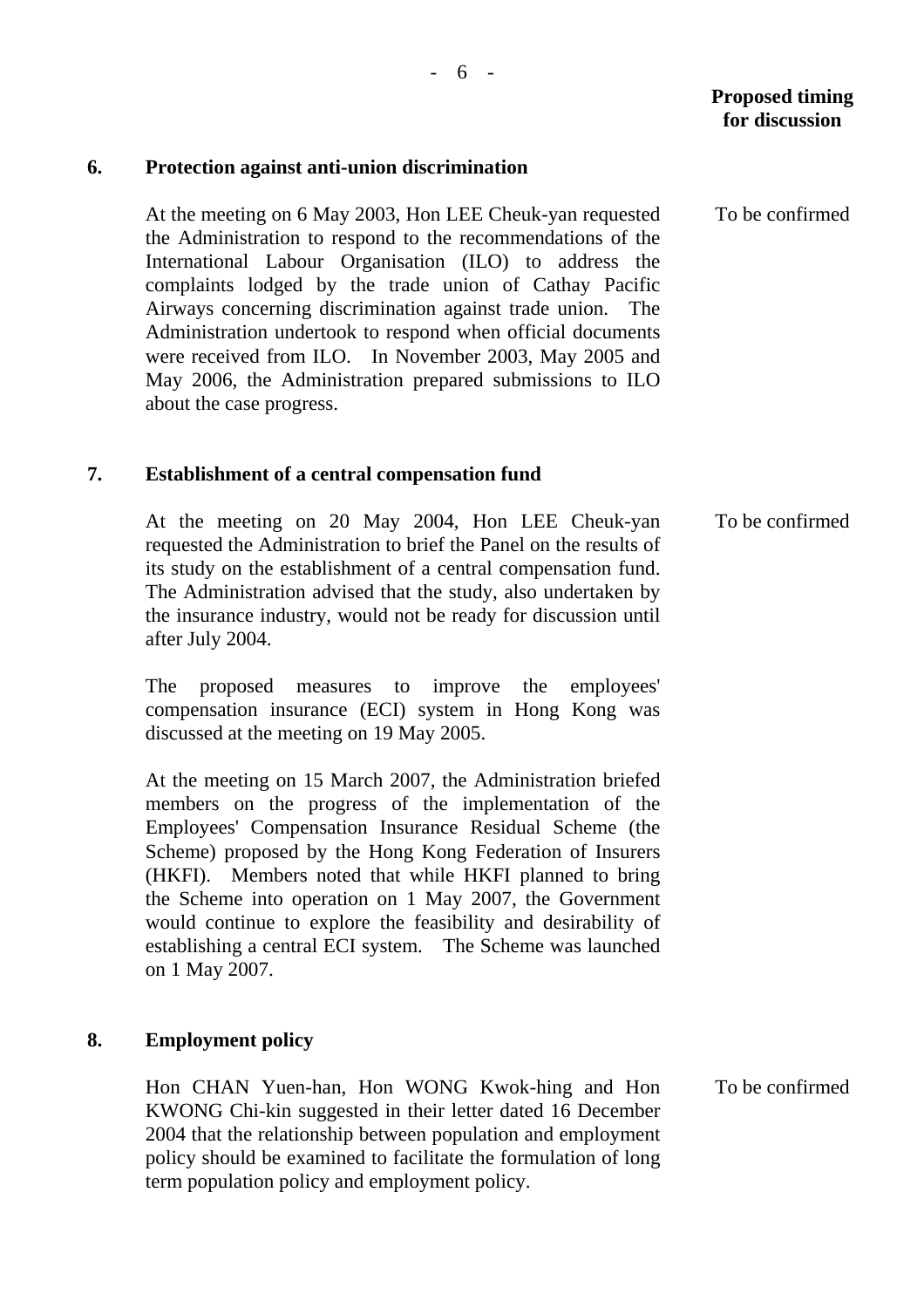## **9. Establishment of a re-employment support scheme and employment services for unemployed Comprehensive Social Security Assistance recipients**

Hon CHAN Yuen-han, Hon WONG Kwok-hing and Hon KWONG Chi-kin suggested in their letter dated 16 December 2004 that the establishment of a re-employment support scheme to encourage the unemployed to join the labour force should be discussed by the Panel.

At the meeting on 17 November 2005, Hon CHAN Yuen-han expressed concern about the employment services provided to unemployed Comprehensive Social Security Assistance recipients.

### **10. Progress of establishment of a Qualifications Framework**

Hon CHAN Yuen-han, Hon WONG Kwok-hing and Hon KWONG Chi-kin suggested in their letter dated 16 December 2004 that the progress of the establishment of the Qualifications Framework (QF) proposed by the Administration should be discussed by the Panel.

The Accreditation of Academic and Vocational Qualifications (AAVQ) Bill was introduced into the Legislative Council on 6 July 2005. At the House Committee meeting on 8 July 2005, a Bills Committee was formed to scrutinise the Bill. The Bills Committee completed its scrutiny of the Bill on 27 March 2007. The Bill, with amendments, was enacted on 2 May 2007.

The Administration has advised that the AAVQ Ordinance is scheduled to be fully implemented within the second quarter of 2008. The Administration has agreed to report to the Panel the progress of implementation of the QF on a half-yearly basis.

(See also item 21.)

To be confirmed

Around third quarter of 2008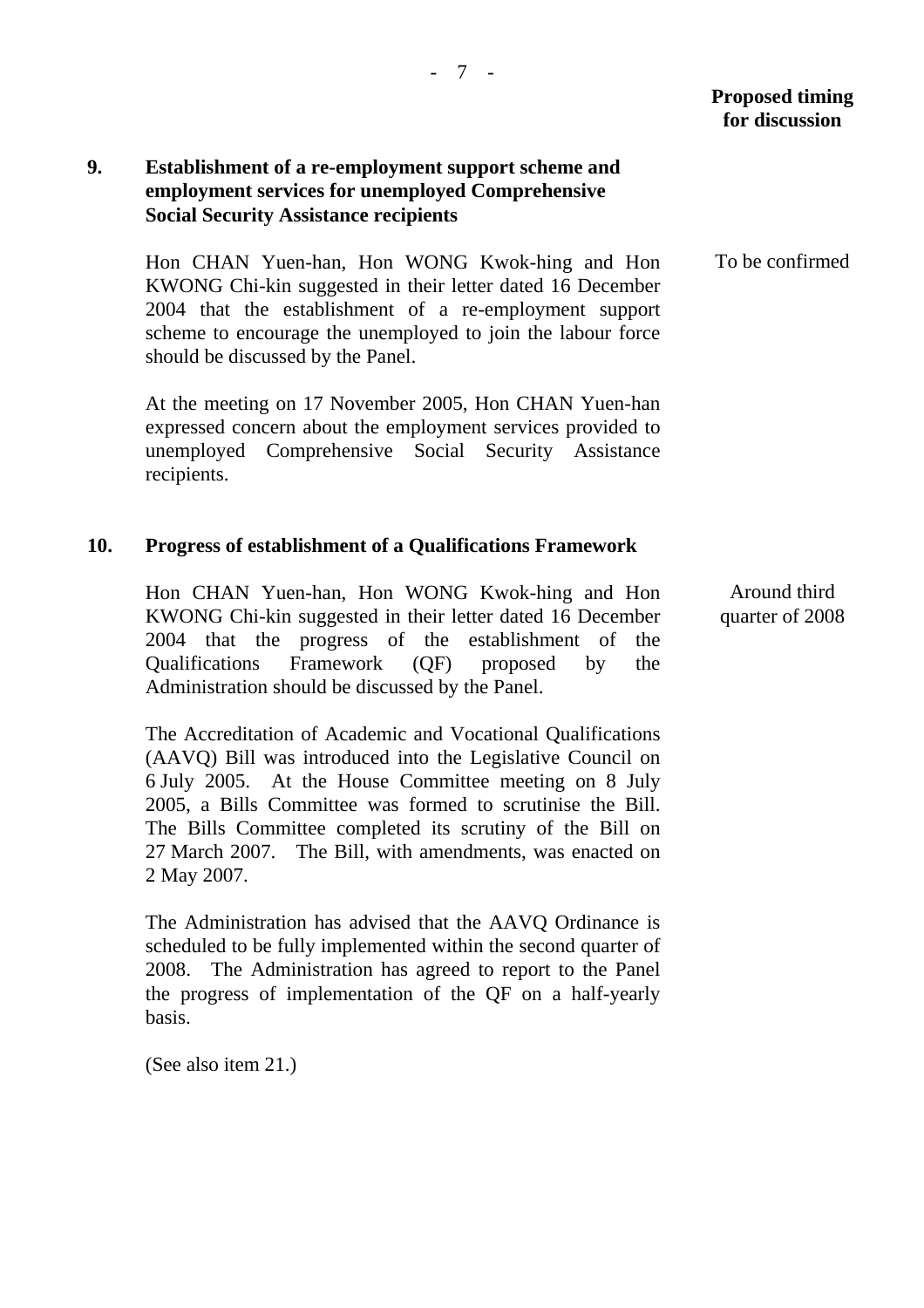### **11. Recognition of sick leave certificates issued by registered chiropractors as valid sick leave certificates**

Item proposed by Hon CHAN Yuen-han, Hon WONG Kwok-hing and Hon KWONG Chi-kin on 8 April 2005, who considered that EO should be amended to recognise sick leave certificates issued by registered chiropractors as valid sick leave certificates.

At the meeting on 18 January 2007, the issue of recognising the certification given by registered chiropractors was raised again by Hon WONG Kwok-hing. According to the Administration, a working group, comprising officers from different departments and bureaux, has been set up to study the issues pertinent to the recognition of medical treatment, examination and certification given by registered chiropractors for entitlement of employee benefits under the relevant labour legislation. Members noted that the Administration would revert to the Panel on its findings and recommendations when the working group completed the study.

#### **12. Review of the Employment Ordinance**

At the meeting on 19 January 2006, Hon WONG Kwok-hing suggested that as the Administration had undertaken at the Council meeting on 11 January 2006 that it would conduct a full review on EO, the issue should be discussed by the Panel. The issue was scheduled for discussion at the meeting in March 2006 but deferred at the request of the Administration.

At the meeting on 30 May 2006, the Administration briefed members on its intention of amending EO to ensure that commission is to be included in the calculation of statutory entitlements. The Panel held a special meeting on 25 September 2006 to further discuss the issue with the Administration.

The Employment (Amendment) Bill 2006 was gazetted on 8 December 2006 and introduced into the Legislative Council on 20 December 2006. At the meeting of the House Committee on 5 January 2007, a Bills Committee was formed to scrutinise the Bill. The Bills Committee completed its scrutiny of the Bill on 10 April 2007. Upon passage by the Legislative Council on 2 May 2007, the Employment (Amendment) Ordinance 2007 was published in the Gazette on To be confirmed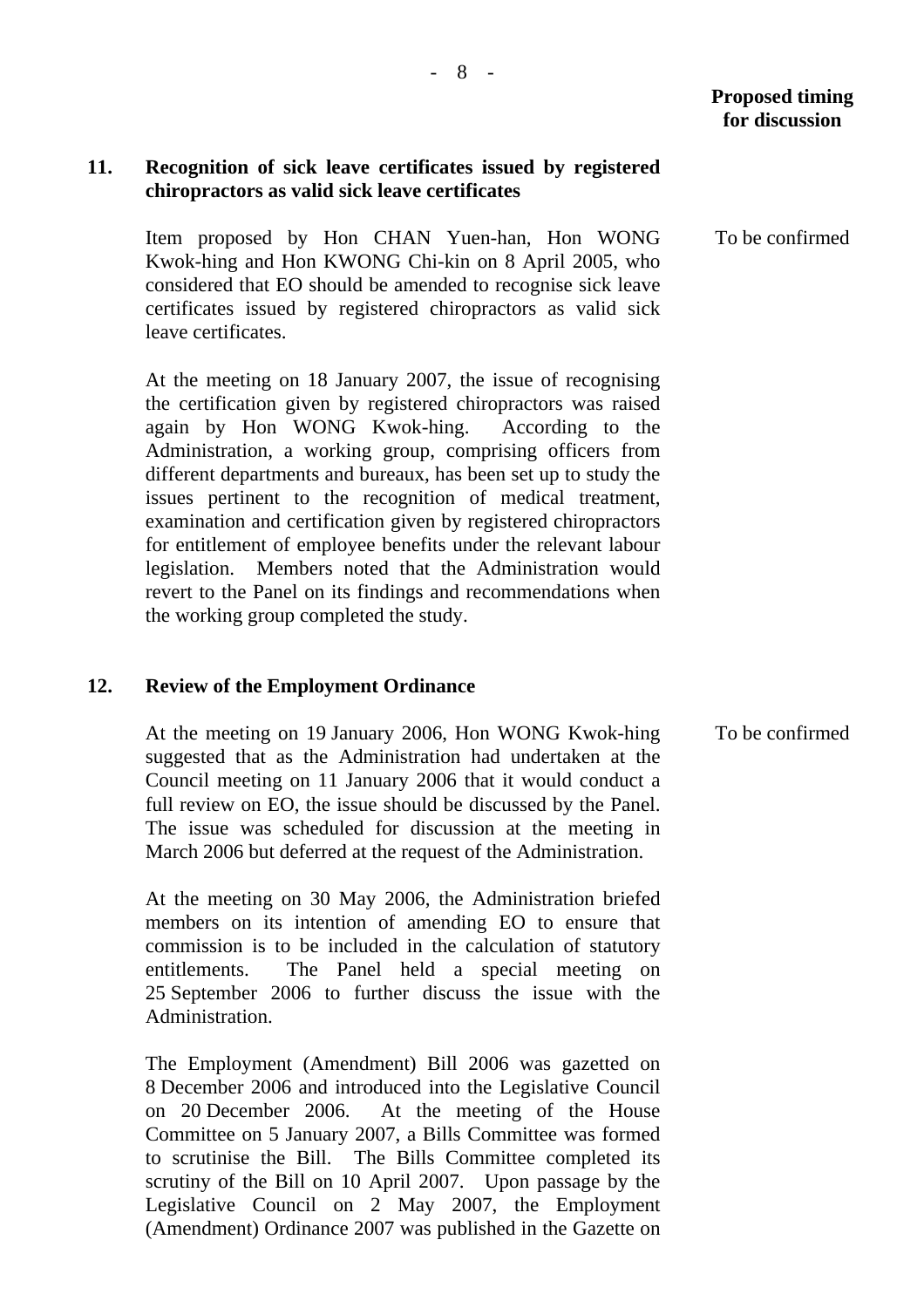11 May 2007.

The Employment (Amendment) Ordinance 2007 (Commencement) Notice was gazetted on 18 May 2007 and tabled in Council on 23 May 2007. The House Committee met on 25 May 2007 and did not raise any query on the subsidiary legislation. The major provisions of the Amendment Ordinance have come into operation on 13 July 2007, and the one concerning keeping of wage and employment records by employers has also come into operation on 13 January 2008.

At the meeting on 21 June 2007, Hon WONG Kwok-hing and Hon LI Fung-ying expressed concern that some employers of the securities and real estate sectors were seeking means to evade the statutory responsibility to provide their employees with benefits calculated on the basis of commission earned by the employees. They suggested that issues relating to the implementation of the Employment (Amendment) Ordinance 2007 should be discussed by the Panel at a future meeting.

At the meeting on 20 December 2007, the Panel discussed the findings on a review of Section 64B of EO on the criminal liability of the responsible persons of a body corporate with regard to wage offences. Hon KWONG Chi-kin pointed out that adding "act without reasonable excuse" as an element of offence to 64B would exert pressure on the defence to provide "reasonable excuse" in his case. In doing so, the burden of proof would still rest with prosecutors. At the meeting, the Panel passed a motion requesting the Administration to amend section 64B of EO for better protection of employees' lawful rights and interests.

#### **13. Paternity leave**

Hon WONG Kwok-hing suggested in his letter dated 22 June 2006 that the Administration's response to his question concerning paternity leave raised at the Council meeting on 21 June 2006 should be followed up by the Panel. Mr WONG requested the Administration to report on the findings of the consultation exercise with the Equal Opportunities Commission (EOC) and the legal advice of the Department of Justice (DoJ) on whether failure to legislate for paid paternity leave would constitute family status discrimination. To be confirmed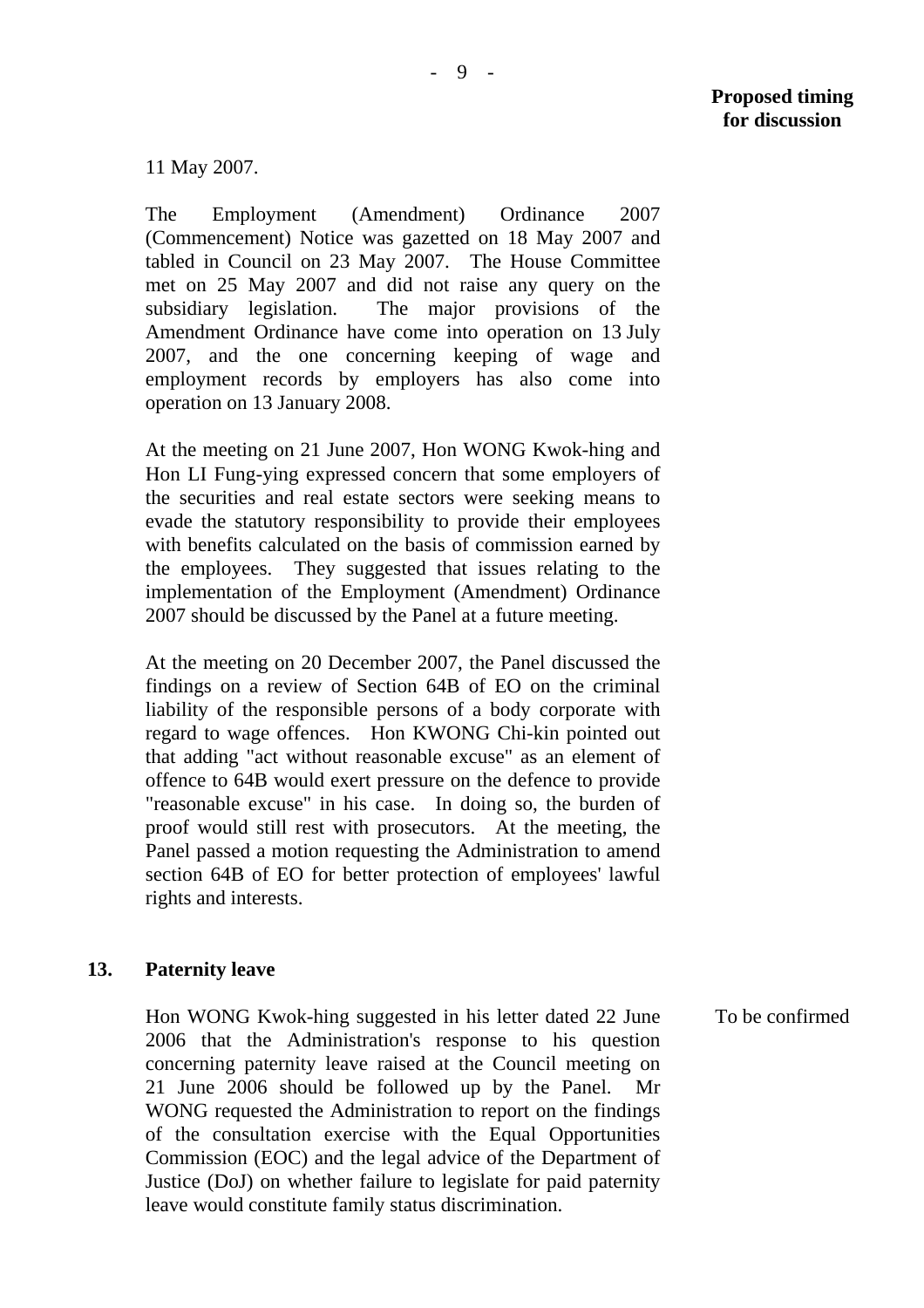The Administration has advised that both DoJ and EOC are of the view that it is unlikely that any failure to legislate for paternity leave would constitute family status discrimination under the Family Status Discrimination Ordinance. A written reply on the legal opinion was issued to Hon WONG Kwok-hing on 11 October 2006.

At the meeting on 19 April 2007, Hon LEUNG Yiu-chung pointed out that the Administration was studying the feasibility of legislating for paid paternity leave. He requested that a progress report on the study undertaken by the Government be submitted to the Panel. The Administration agreed to report to the Panel the findings of the study at an appropriate time.

## **14. Severance payment claimed by workers employed under short-term contracts**

Hon LI Fung-ying indicated in her letter dated 20 October 2006 that arising from a court case on severance payment claimed by workers employed under short-term contracts (contracts of less than two years' duration), she is gravely concerned about the issue of severance payment for these workers. She considers EO ineffective in protecting employees' labour rights, as employers could evade their obligations for severance payment by offering employees with short-term contracts of less than two years intermittently. She suggested that the issue be discussed by the Panel.

At the meeting on 16 November 2006, Ms LI suggested that the issue of severance payment claimed by workers employed under short-term contracts should be discussed by the Panel as soon as possible. The Administration advised that it was examining the Court's judgement and would report to the Panel as soon as possible.

**15. Preparatory work for introducing a statutory minimum wage for cleaning workers and security guards if the Wage Protection Movement fails to yield satisfactory results**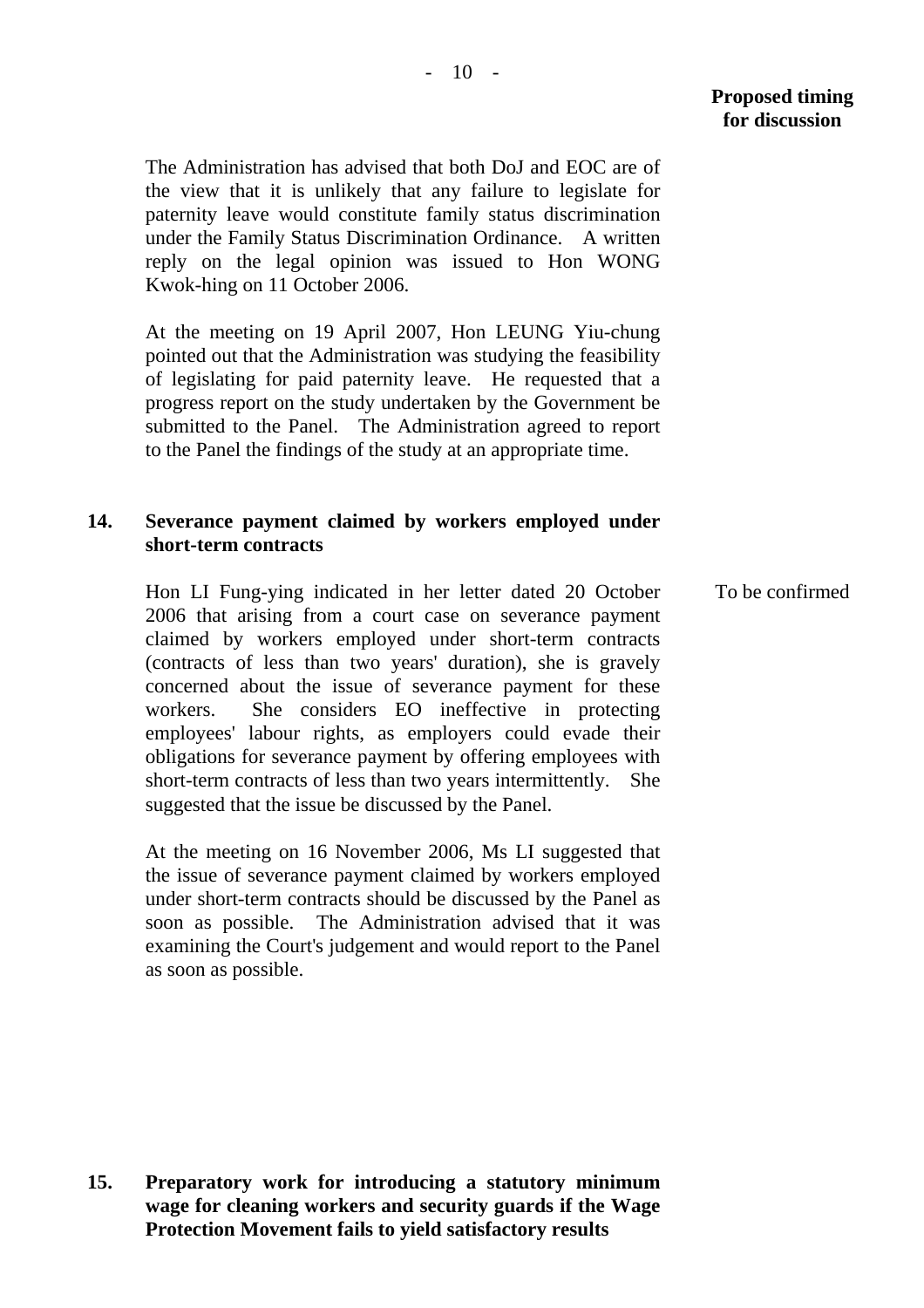The issue "Preparatory work for introducing a statutory minimum wage for cleaning workers and security guards if the Wage Protection Movement fails to yield satisfactory results" would be a standing item for discussion at the regular meetings of the Panel from April to June 2008.

The Administration consulted the Panel on 24 April 2008 on the definitions of cleaning workers and security guards. The Administration will consult the Panel on 27 May 2008 on the definition of a statutory minimum wage.

### **16. Implementation of family-friendly employment practices and provision of rest break for employees**

At the meeting on 21 December 2006, some members expressed concern that working long hours without breaks would have adverse impact on occupational safety. Hon LEE Cheuk-yan suggested that the provision of rest break for employees be discussed by the Panel.

At the meeting on 17 January 2008, Hon LEE Cheuk-yan suggested that issues in connection with the implementation of family-friendly employment practices such as the proposed reduction of working hours, provision of rest breaks for employees, and discrepancy in the number of public holidays and statutory holidays should be discussed by the Panel.

### **17. Overnight work**

At the meeting on 17 January 2008, Hon WONG Kwok-hing suggested that the Administration should report to the Panel on its follow-up on the issue of overnight work which was regarded as probably carcinogenic to humans by the International Agency for Research on Cancer of the World Health Organization. The Administration advised that a guide on shift-work arrangements was being prepared. At the meeting on 20 March 2008, the Administration agreed to report to the Panel on the issue within the 2007-2008 session.

### **Items likely to be proposed by the Administration**

May to June 2008

To be confirmed